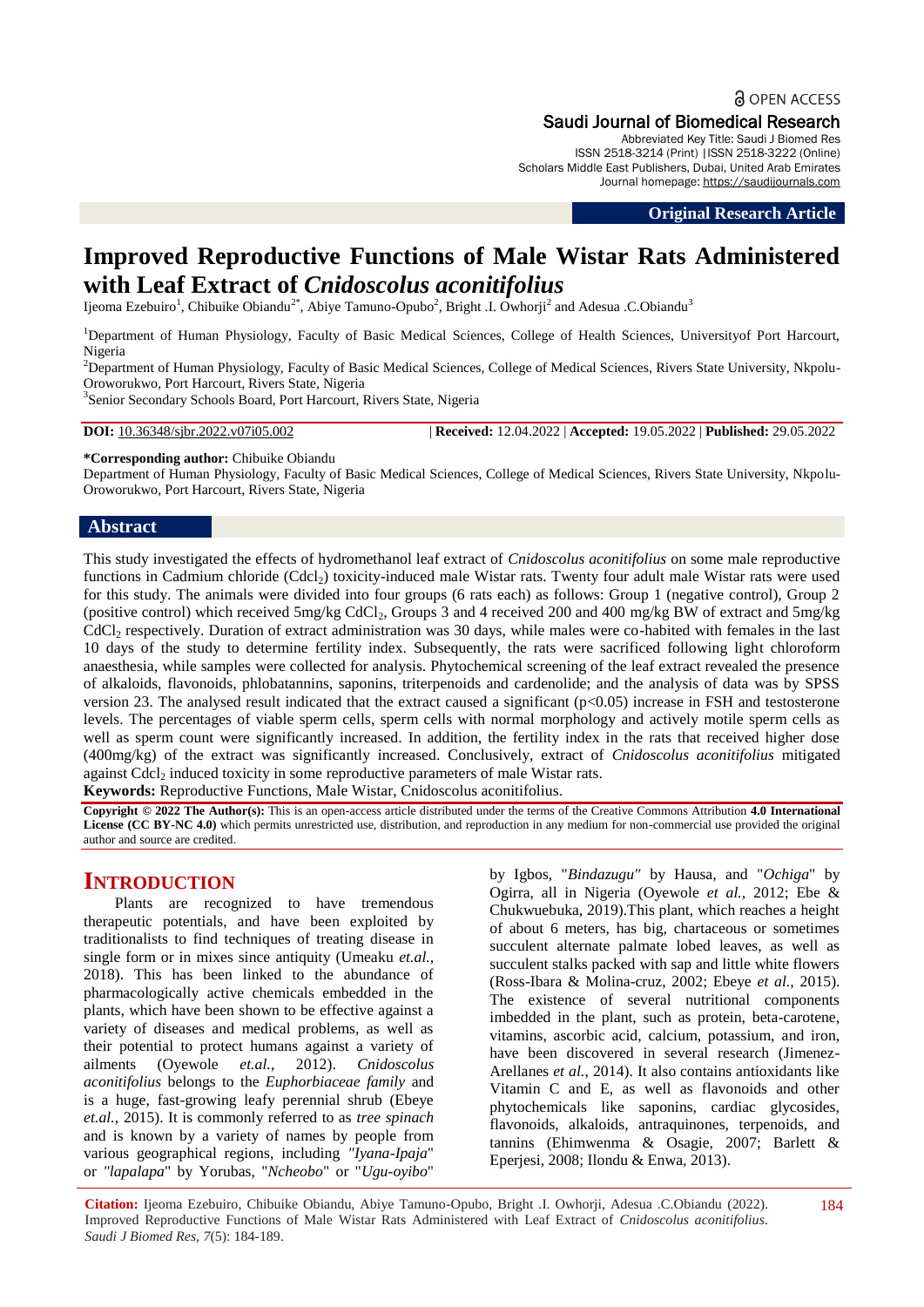Exposure to xenobiotics such as heavy metals has been linked to lower sex organ weight, reproductive performance, fertilization, and implantation, as well as mitotic suppression and chromosome aberration (Mateo, 2009). (Ait *et al.,* 2009; Cinar *et al.,* 2015;;Deutcheu *et al.,* 2019). Cadmium toxicity research has established it as a common environmental human carcinogen (Nakamura *et al.,* 2002) and one of the most well-known reproductive toxins in a wide range of animals (Jahan *et al.*, 2014). Chronic exposure to environmentally relevant cadmium causes elevated cadmium levels in people, particularly in sterile men (Bernoff *et al.,* 2009). According to Al-Snafi (2016), improving healthy sexuality is feasible through the use of natural plants and nutrients that have multiple therapeutic mechanisms due to the presence of numerous chemical elements (Drewes *et al.,* 2003; Cao *et al.,* 2008). The aim of this research is to investigate the effects of the hydromethanol leaf extract of *Cnidoscolus aconitifolius* on some male reproductive functions of male Wistar rats exposed to  $CdCl<sub>2</sub>$  toxicity.

#### **MATERIALS AND METHODS**

#### **Animal Models**

A total of twenty four (24) male Wistar rats were procured from the animal house of the Department of Human Physiology, University of Port Harcourt and used as the experimental model. The animals, which weighed an average of 120-130g, were kept in conventional laboratory settings and supplied standard meals and water in compliance with national and institutional norms for animal use in research. The animals were also given a 14-day acclimatization period before the experiments began.

#### **Plant Extraction**

The *Cnidoscolus aconitifolius* leaves utilized in this study were obtained from the University of Port Harcourt, Nigeria, Botanical Garden and later identified by a taxonomist at the Department of Plant Science and Biotechnology, University of Port Harcourt, Nigeria. The herbarium received a voucher specimen of the plant specimen. The leaves were air dried for two weeks before being pulverized into powder and extracted at the University of Port Harcourt's Pharmacognosy Department with a Soxhlet extractor and hydromethanol (80% methanol) as the solvent. The solution was filtered through Whatmann filter paper, and the filtrate was concentrated in vacuum at 45°C under reduced pressure.The extract yield was placed in a hot oven and dried to a consistent weight at 45°C before being kept at 4°C. Before administration, the extract was resuspended in distilled water.

#### **Experimental Design/Procedure**

A total of 24 male Wistar rats were used in this investigation, which were divided into four groups of six rats each. Group 1 served as the negative control group and received distilled water, while Group 2 served as the Positive Control group, receiving 5mg/kg BW Cadmium Chloride ( $CdCl<sub>2</sub>$ ). Groups 3 and 4 received 200 and 400 mg/kg BW of *Cnidoscolus aconitifolius* hydromethanol leaf extract, respectively, followed by 5 mg/kg BW of  $CdCl<sub>2</sub>$ .

The entire administration was done orally once daily for 58 days, to accommodate the spermatogenic cycle in Wistar rats as well as the sperm transit time through the epididymis. The extract dose was based on the findings of Iyke *et al.,* (2018), as well as a toxicity (LD50) study conducted by Adebiyi *et al.,* (2012), which found that the plant leaves are largely non-toxic with a lethal dose exceeding 5000mg/kg BW (7, 348mg/kg BW).

At the end of the administration, the rats were sacrificed under light chloroform anaesthesia. The testes and epididymis were harvested through abdominal incision, weighed and used for sperm analysis (count, morphology, viability and motility). Blood samples were collected via cardiac puncture into the appropriate bottles for hormonal profile assay. The sera samples were separated and then assayed for FSH, LH and Testosterone, using Enzyme-linked Immunisorbent Assay (ELISA).

#### **STATISTICAL ANALYSIS**

Results are expressed as mean ± standard error of mean (SEM). Significant differences were determined by one-way analysis of variance (ANOVA) using SPSS version 23 (SPSS incorporated, Chicago, Illinois, USA). The differences in values were considered to be statistically significant at p*<0.05*.

#### **RESULTS**

The result for the study is presented in tables 1-5

| Table-1: Qualitative Phytochemical Analysis of The |
|----------------------------------------------------|
| <b>Hydromethanolic Leaf Extract of Cnidoscolus</b> |
| aconitifolius                                      |

| acomunomus             |                 |  |  |  |
|------------------------|-----------------|--|--|--|
| <b>Phytochemicals</b>  | <b>Presence</b> |  |  |  |
| Alkaloid               |                 |  |  |  |
| Flavonoid              |                 |  |  |  |
| Phlobatannins          |                 |  |  |  |
| Free anthraquinone     |                 |  |  |  |
| Combined anthraquinone |                 |  |  |  |
| Triterpenoid           |                 |  |  |  |
| Cyanogenic glucosides  |                 |  |  |  |
| Fixed oils             |                 |  |  |  |
| Cardenolide            |                 |  |  |  |
| Saponins               |                 |  |  |  |

**Key:**  $+$  = present,  $-$  = absent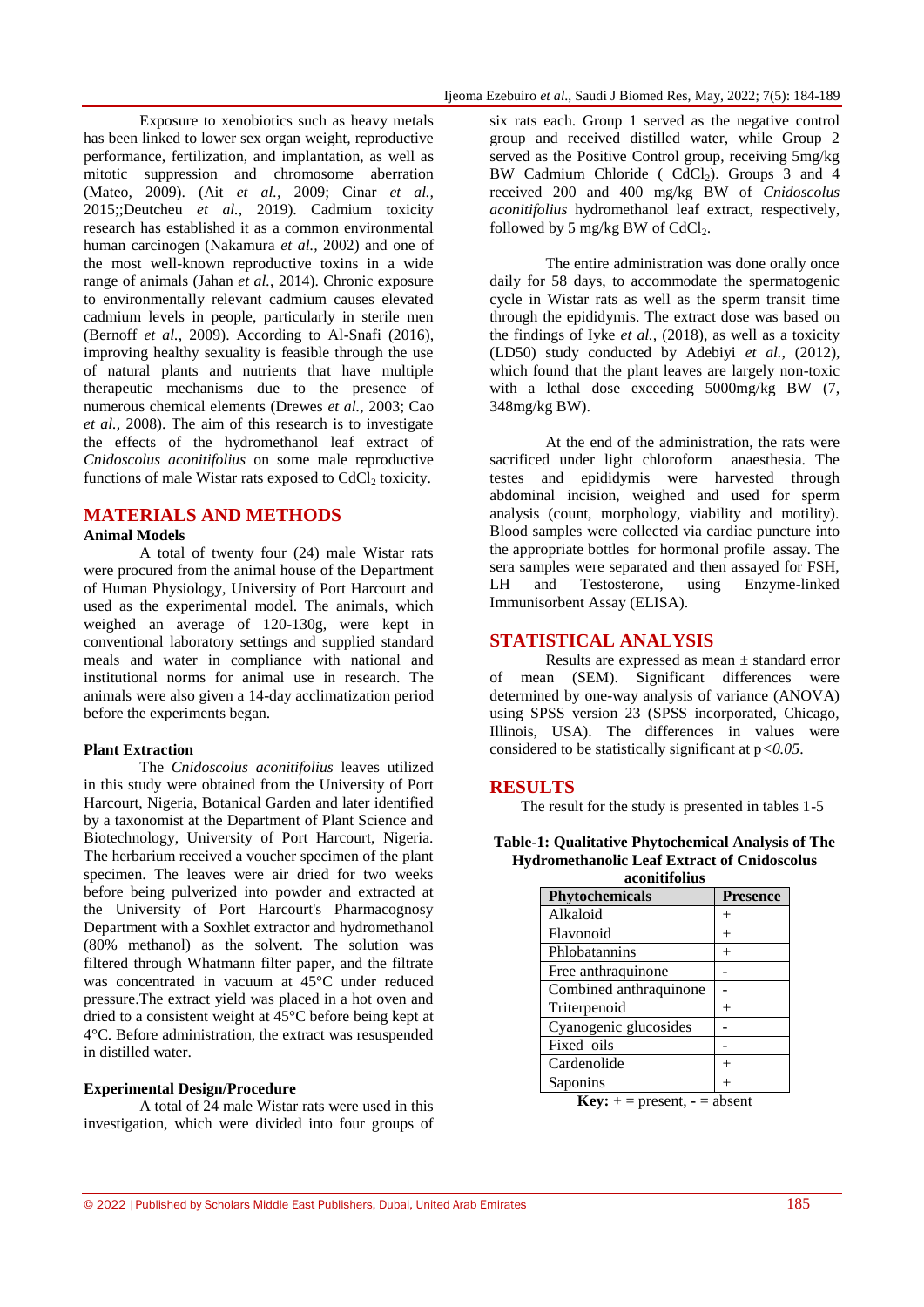|  | Ijeoma Ezebuiro et al., Saudi J Biomed Res, May, 2022; 7(5): 184-189 |  |  |
|--|----------------------------------------------------------------------|--|--|
|--|----------------------------------------------------------------------|--|--|

| <b>GROUPS</b>                                | Testis $(g)$    | Epididymis (g)  |  |  |
|----------------------------------------------|-----------------|-----------------|--|--|
|                                              | $1.29 \pm 0.18$ | $0.26 \pm 0.02$ |  |  |
| Н                                            | $1.22 \pm 0.25$ | $0.24 \pm 0.02$ |  |  |
| Ш                                            | $1.37 \pm 0.75$ | $0.26 \pm 0.02$ |  |  |
| IV                                           | $1.42 \pm 0.76$ | $0.25 \pm 0.02$ |  |  |
| Values are expressed as mean $\pm$ SEM, n=6. |                 |                 |  |  |

#### **Table-2: Effect of Extract of Cnidoscolus aconitifolius on Organ Weight of Wistar rats**

#### **Table-3: Effect of extract of Cnidoscolus aconitifolius on Some Reproductive Hormones of Wistar rats.**

| <b>GROUPS</b> | $FSH$ (mIU/L)         | $LH$ (mIU/L)    | $T$ (mIU/L)           |
|---------------|-----------------------|-----------------|-----------------------|
|               | $0.93 \pm 0.16$       | $1.75 \pm 0.10$ | $1.39 \pm 0.14$       |
|               | $0.91 \pm 0.48$       | $1.03 \pm 0.13$ | $1.52 \pm 0.18$       |
| Ш             | $0.62 \pm 0.77$       | $1.24 \pm 0.94$ | $2.67 \pm 0.62^{a,b}$ |
| IV            | $1.49 \pm 0.19^{a,b}$ | $2.03 \pm 0.48$ | $3.41 \pm 0.41^{a,b}$ |

Values are expressed as mean  $\pm$  SEM, n=6. a- significantly different from negative control group (P<0.05) bsignificantly different from positive control group (P<0.05)

| Table-4: Effect of Extract of Cnidoscolus aconitifolius on Sperm Parameters of Wistar rats |  |  |
|--------------------------------------------------------------------------------------------|--|--|
|                                                                                            |  |  |

| <b>GROUPS</b> | <b>Sperm</b>               | <b>Viable</b>            | <b>Normal</b>      | <b>Actively Motile</b>          | <b>Sperm</b><br>Count        |
|---------------|----------------------------|--------------------------|--------------------|---------------------------------|------------------------------|
|               | Volume (ml)                | <b>Sperm</b>             | <b>Morphology</b>  | (9/0)                           | (x10 <sup>6</sup> ml)        |
|               |                            | Cells $(\% )$            | $\frac{9}{0}$      |                                 |                              |
|               | $0.24 \pm 0.07$            | $81.00 \pm 4.00$         | $79.00 \pm 4.00$   | $78.00 \pm 3.37$                | $142.00 \pm 17.43$           |
| $\mathbf{I}$  | $0.09 \pm 0.03^{\text{a}}$ | $67.00 \pm 3.00^a$       | $60.00 \pm 4.18^a$ | $35.00 \pm 5.00^{\circ}$        | $44.00 \pm 11.22^{\text{a}}$ |
| III           | $0.18 \pm 0.04$            | $79.00 \pm 1.87^{\rm b}$ | $75.00 \pm 2.24^b$ | $70.00 \pm 2.74^{\rm b}$        | $90.00 \pm 10.95^{\rm b}$    |
| IV            | $0.21 \pm 0.02$            | $81.00 \pm 3.32^{\circ}$ | $75.00 \pm 1.78^b$ | $77.00 \pm 3.39^{\overline{b}}$ | $116.00 \pm 11.66^{\circ}$   |
|               |                            |                          |                    |                                 |                              |

Values are expressed as mean  $\pm$  SEM, n=6. b- Significantly different from positive control group (P<0.05

| Table-5. Effect of Extract of Chiqoscolus acommonus on Fertility Index |              |                                                 |  |                                |  |
|------------------------------------------------------------------------|--------------|-------------------------------------------------|--|--------------------------------|--|
| <b>GROUPS</b>                                                          | <b>Mated</b> | <b>Pregnant Females (n)</b>   <b>Foetus (n)</b> |  | <b>Fertility Index</b> $(\% )$ |  |
|                                                                        | M/F(n)       |                                                 |  |                                |  |
|                                                                        |              |                                                 |  |                                |  |
|                                                                        |              |                                                 |  |                                |  |
|                                                                        |              |                                                 |  |                                |  |
|                                                                        |              |                                                 |  |                                |  |

**Table-5: Effect of Extract of Cnidoscolus aconitifolius on Fertility Index**

Values are expressed as mean  $\pm$  SEM, n=6. b- Significantly different from positive control group (P<0.05)

#### **DISCUSSION**

According to Orji *et al.,* (2016), phytochemical constituents are responsible for plant species' medicinal activity, and the phytochemical screening results in this study are similar to those of Lennox *et al.,* (2018), who found the presence of alkaloid, glycosides, saponins, flavonoids, reducing compounds, and polyphenols in the extracts, but Phlobatanins and anthraquinones were absent. Tannins, on the other hand, were only found in the aqueous extract. In a similar study, Iyke *et al.* (2018b) discovered moderate quantities of tannins, saponins, free anthraquinones, mixed anthraquinones, terpenes, cardiac glycoside, and cyanogenetic glycoside in *Cnidoscolus aconitifolius* hydromethanolic leaf extract.The presence of alkaloids, phenols, tannins, phlobatannins, saponins, cyanogenic glycoside, flavonoids, oxalates, and anthraquinone steroids has also been recorded routinely in the ethanolic extract (Jimenez-Aguilar & Grusak, 2015; Sanchez-Hernandez *et al.,* 2017. In addition, the phytochemical screening of extracts of fresh leaves of *Cnidoscolus aconitifolius* reported by Chikezie *et al.,* (2016) revealed the presence of saponin, flavonoids, alkaloids,

phlobatannins and flavonoids were lacking. Various scholars have assessed the significance of these

phytochemicals in health and disease. Because of the phenol concentration of the extract, it can be utilized to treat a variety of diseases and could even be employed as a cancer therapy. Saponins, on the other hand, are thought to be responsible for wound healing as well as protective effects (against hyperglycemia, hypercholesterolemia, and hypertension), as well as antibiotic and anti-inflammatory properties, while terpenoids are thought to have antibacterial and antidiarrheal properties (Orji *et al.*, 2016). Tannins are also responsible for healing and anti-inflammatory properties, according to Araujo *et al.*, (2008).

phlobotannins, steroids, anthraquinones, and phenols in the ethanolic extract and the presence of cyanogenic glycosides, tannins, and oxalate in the water extract.

the leaf extract included steroids, tannins, alkaloids, cardiac glycosides, terpenoids, and saponins, but

In a study, Adeniran *et al.,* (2013) found that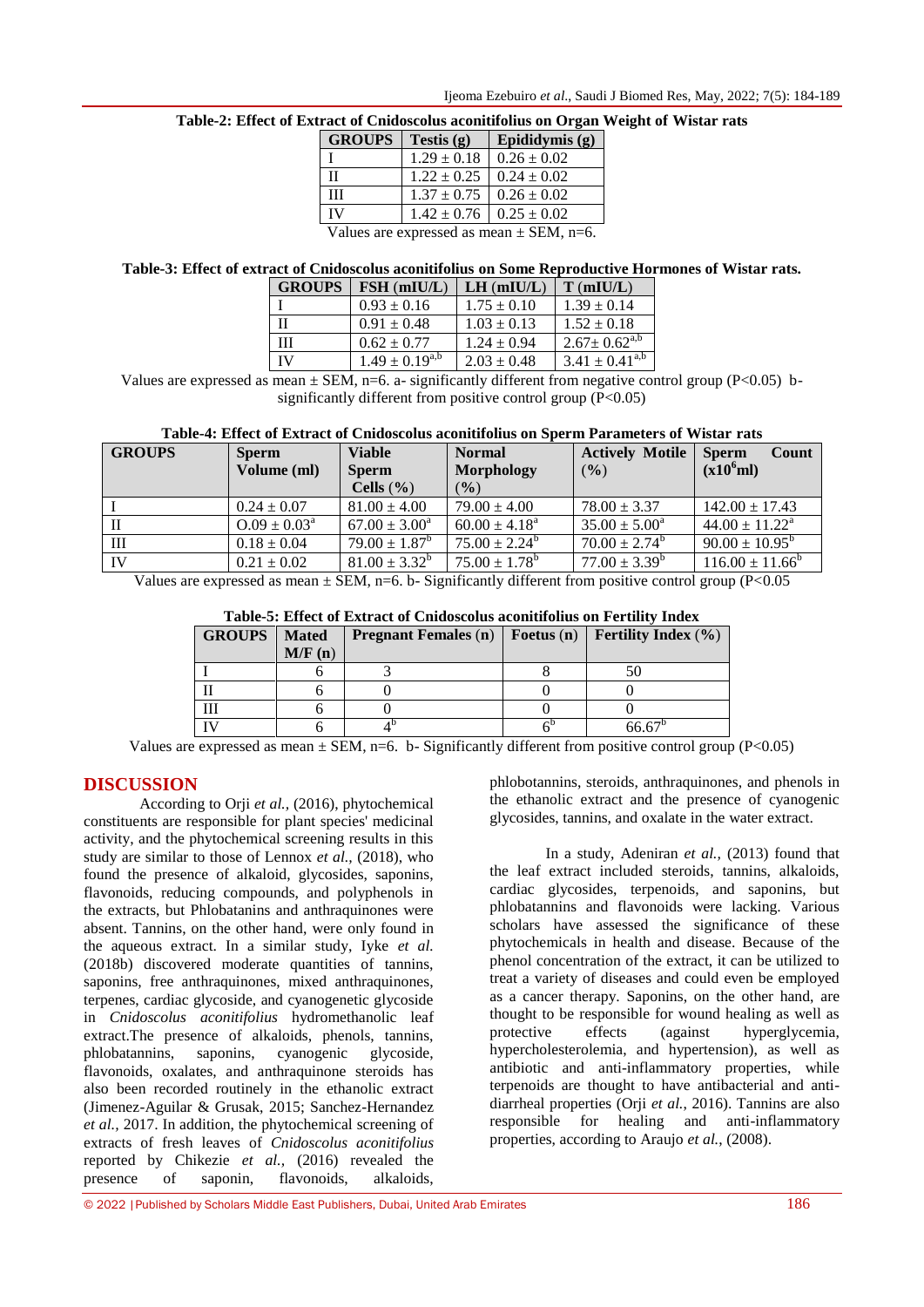When compared to both controls, administration of the extract had no significant effect on the organ weight of the animals. The weight of the testis and epididymis of the experimental groups, on the other hand, grew independently of the extract effects. According to Thakur & Dixit (2007), this could be regarded as a biological indicator for the effectiveness of the plant extract in improving the genesis of steroidal hormone (testosterone) levels in blood (Amini & Kamkar, 2005), while Adeleke *et al.,* (2016) found that giving the ethanol leaf extract for 14 days caused testicular weight to decrease.

LH stimulates gonad secretion of sex steroids (Testosterone), whereas FSH, the focus hormone of mammalian reproduction, is known to play important roles in gonadal development, steroidogenesis, and maturation throughout puberty, as well as gamete formation (spermatogenesis) during fertile life (Iyke *et al.,* 2018). The extract was more successful in boosting the studied reproductive hormones when supplied at a greater dose, as seen by the dose dependent rise reported in this study. Iyke *et al.*, (2018) found that hydromethanolic leaf extracts of *Cnidoscolus aconitifolius* significantly (p<0.05) enhanced serum LH concentration levels in Streptozocin-induced diabetic rats. Moreover, whereas Lucky and Festus (2014) found a significant (p=0.010) drop in testosterone levels in rats treated with the aqueous leaf extract of *Cnidoscolus aconitifolius*, LH and FSH levels were significantly (p=0.010) rose. The study by Adeleke *et al.,* (2016), on the other hand, found that ethanol leaf extracts had no significant influence on the reproductive hormones of male rats. Because the gonadotropin releasing hormone (GnRH) generated by the hypothalamus regulates LH and FSH secretion, the significant  $(p<0.05)$  rise in FSH and Testosterone in this study could be due to a putative stimulatory effect the extract had on the hypothalamopituitary-gonadal axis, which increased their secretion.

Male fertility indices have been reported to include total sperm count, motile sperm count, and normal morphological traits (Oyeyemi *et al.,* 2000). The results of this study clearly show that administering hydromethanolic leaf extracts of *Cnidoscolus aconitifolius* had a beneficial effect on spermatogenesis in rats, which is dose dependent, and it also mitigated the effect of administering  $CdCl<sub>2</sub>$  in the same way. Flavonoids, which have been identified as antioxidants with ameliorative effects against toxicity-induced testicular deficits in animal tissues and the ability to stimulate testicular androgenesis, could be responsible (Salem *et al.,* 2001; Kujo, 2004).This contradicts recent findings from Ebeye *et al.,* (2015), who found that male rats given the aqueous leaf extract o*f Cnidoscolus aconitifolius* saw a severe decline in sperm count and spermatogenesis was stopped. Adeleke *et al.,* (2016) found that injection of ethanol leaf extract dramatically reduced sperm count while having no effect on the volume and morphology of the animals' sperm cells.

The variation in the effect of the extract on sperm parameters could be attributed to the use of hydromethanol as the extraction solvent in this investigation, which is a significant change from the nature of the solvents employed in the previous studies. The number of pregnant females in a group divided by the number of mated females in the group multiplied by one hundred is the fertility index. The fertility rate of female rats was determined after mating with males in this study, which represents the number of offspring born per mating pair, individual, or population. When given in higher doses, the extract improved fertility and mitigated the harmful effects of  $CdCl<sub>2</sub>$  on the male reproductive system, according to the findings. According to Lebas *et al.,* (1997), the average liter size ranges from 3 to 12, with limitations ranging from 1 to 20, and the results of this investigation revealed that the extract-treated group, as well as the 400mg/kg BW extract and  $CdCl<sub>2</sub> coadministration group, all fell within$ this range. According to Boutalbi (2014), this improvement can be ascribed to the components' androgenic characteristics (phenols and flavonoids), as demonstrated by our phytochemical studies.

#### **CONCLUSION**

This study found that administering hydromethanol leaf extract of *Cnidoscolus aconitifolius* to adult male Wistar rats with CdCl<sub>2</sub> toxicity caused a significant (P<0.05) increase in reproductive hormones (FSH and T) and sperm parameters (sperm cell volume, viability, normal morphology, motility, and count), improved the fertility index, and reversed the negative effect of  $CdCl<sub>2</sub>$  on the reproductive indices. In this study, the extract may have increased hormone secretion by acting on the hypothalamo-pituitarygonadal axis. As a result, the extract may have a hormonal and sperm-boosting effect, as well as a profertility effect. Additional research can be done to discover and isolate the specific bioactive chemicals in the plant that brought about these effects.

#### **REFERENCES**

- 1. Adebiyi, O.A., Adebiyi, O.O., Ilesanmi, O.R., & Raji, Y. (2012). Sedative effect of ydroalcoholic leaf extracts of *Cnidoscolus aconitifolius. International Journal of Applied Research in Natural Products; 5*(1): 1-6.
- *2.* Adeleke, K.O., Sangoyomi, T., & Moody, J.O. (2016). Effect of *Cnidoscolus aconitifolius* (miller) Johnston leaf extract on sperm characteristics and reproductive hormones of male rats. *International Journal of Phytomedicine;* 8(2):228-237.
- 3. Adeniran, O.I., Olajide, O.O., Igwemmar, N.C., & Orishadipe, A.T. (2013). Phytochemical constituents, antimicrobial and antioxidant potentials of tree spinach [*Cnidoscolus aconitifolius* (Miller) I.M. Johnston]. *Journal of Medicinal Plants Research;* 7(19):1317-1322.
- Ait, H.N., Slimani, M., & Aous, A.E.K. (2009). Reproductive toxicity of lead acetate in albinos'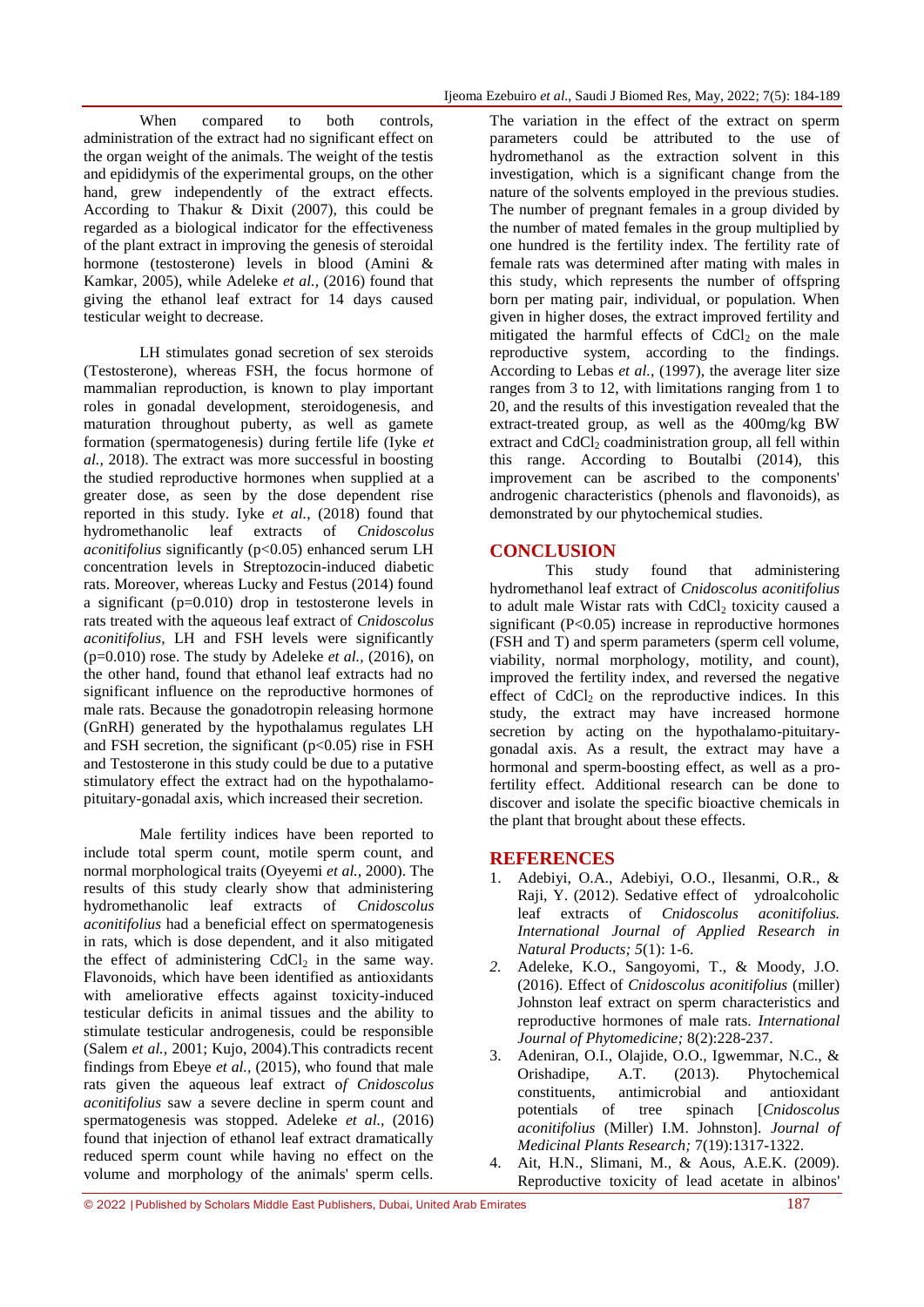rats. *American Journal of Scientific Research;* 38- 50.

- 5. Al-Snafi, A.E. (2016). The chemical constituents and therapeutic importance of *Cressa cretica:* A review. *IOSR Journal of Pharmacy*; 6(6):39-46.
- 6. Amini, A., Kamkar, F. (2005). The effects of gossypol on spermatogenesis in NMRI mice. Iranian *Journal of Science and Technology Transfer;* 29:123-133.
- *7.* Araujo, T.A.S., Alencar, N.L., Amorim, E.L.C., & Albuquerque, U.P. (2008). A new approach to study medicinal plants with tannins and flavonoids contents from the local knowledge. *Journal of Ethnopharmacology; 120: 72-80.*
- 8. Barlett, H.E., & Eperjesi, F. (2008). Nutritional supplementation for type 2 diabetes: A systematic review. *Ophthalmic and Physiological Optics;* 28: 503-523.
- 9. Benoff S., Hauser R., & Marmar J.L. (2009). Cadmium concentrations in blood and seminal plasma: correlations with sperm number and motility in three male populations (infertility patients, artificial insemination donors, and unselected volunteers). *Molecular Medicine; 15*(7- 8): 248.
- 10. Boutalbi, S. (2014). Criblage chimique de l''activite biologique de spiruline (*Arthospira platensis*). These-universite de Ouargla; 82.
- 11. Cao, D.P., Zheng, Y.N., Qin, L.P., Hana, T., Zhang, H., Rahman, K., & Zhang Q.Y. (2008). Curculigo orchiodes, a traditional Chinese medicinal plant, prevents bone loss in ovariectomized rats. *Maturitas*; 59:373-380.
- 12. Chikezie, U.N., Chijioke, A.N., Adjeroh, L.A., Ogbulie, T.E., Udensi, J.U., & Oyirioha, K.C. (2016). An Evaluation of the Phytochemical and Nutritional Compositions of Cnidoscolus aconitifolius (Miller) I.M. Johnston. *International Journal of Research Studies in Biosciences*; 4(6):21-28.
- 13. Cinar, O., Simez, O., & Can, A. (2015). Carbofuran alters centrosome and spindle organization and delays cell division in oocytes and mitotic cells. *Toxiclogical Science;* 28: 437-444.
- 14. Deutcheu, N.S., Ngoula, F., Vemo, B.N., & Tchoumboue, J. (2019). Medicinal plants and female reproductive disorders due to oxidative stress. *Archives of Veterinary Science and Medicine;* 2(4):058-073.
- 15. Drewes, S.E., George, J., & Khan, F. (2003). Recent findings on natural products with erectile dysfunction activity. *Phytochemistry;* 62:1019- 1025.
- 16. Ebe, N.U., & Chukwuebuka, E.V. (2019). Effects of ethanol leaf roots extract of *Jatropha tanjorensis* on haematological indices of male albino Wistar rats. *European Journal of Biology and Medical Science Research;* 7(1): 7-14.
- 17. Ebeye, O.A., Ekundina, V.O., Ekele, C.M., & Eboh, D.E.O. (2015). The histological effect of

*Cnidoscolus aconitifolius* aqueous leaf extracts on the architecture of the ovary, testis and sperm cells of adult Wistar rats. *International Journal of Herbs and Pharmacological Research;* 4(1): 7-17.

- 18. Ehimwenma, S.O., & Osagie, A.U. (2007). Phytochemical screening and anti-anaemic effects of *Jatropha tanjorenis* leaf in protein malnourished rats. *Plant archives*; 7: 509-516.
- 19. Ilondu, E.M., & Enwa, F.O. (2013). Commonly used medicinal plants in the management of sickle cell anaemia and diabetes mellitus by the local people of Edo State, Nigeria. *International Journal of Pharmaceutical, Biological and Chemical Sciences*; 2(2): 14-19.
- 20. Iyke, W.I., Nwafor, A., Njoku, B., Nwoke, K.U., & Deebii, N. (2018b). Investigation of Phytocomponents and Hypoglycaemic Effect of Hydromethanolic Leaf Extract of *Cnidoscolus aconitifolius* (Spinach Tree) in Streptozotocin induced-diabetic Wistar rats. *Journal of Complementary and Alternative Medical Research*; 5(3):1-9.
- 21. Iyke, W.I., Kinikanwo, I.G., Njoku, B., & Oriji, V.K. (2018a). Reproductive Effects of Hydromethanolic Leaf Extracts of *Cnidoscolus aconitifolius* (Euphorbiaceae) in Streptozotocin induced-diabetic rats. *Journal of Pharmaceutical Research International*; 23(4): 1-8.
- 22. Jahan S., Khan M., Ahmed S., & Ullah H. (2014). Comparative analysis of antioxidants against cadmium induced reproductive toxicity in adult male rats. S*ystem Biology and Reproductive Medicine;* 60(1): 28-34.
- 23. Jimenez-Aguilar, D.M., & Grusak, M.A. (2015). Evaluation of Minerals, Phytochemical Compounds and Anti-oxidant Activity of Mexican, Central American and African Green Leafy Vegetables. *Plant Foods for Human Nutrition;* 70(4): 357-364.
- 24. Jimenez-Arellanes, M.A., Garcia-Martinez, I., & Rojas-Tome, S. (2014). Potencial Biologico de Especies Medicinales del genero *Cnidoscolus*  (Euphorbiaceae). *Revisita Mexicana de Ciencias Farmaceuticas*; 45(4): 1-6.
- 25. Kujo, S. (2004). Vitamin C: Basic metabolism and its function as an index of oxidative stress. *Current Medicinal Chemistry*; 11: 1041-1064.
- 26. Lebas, F., Courdet, P., Rouvier, R., & Rochambeau, H. (1997). The rabbit: husbandry, health and production. *Food and Agricultural Organization of the United Nation, Rome;* 21: 209.
- 27. Lennox, J.A., John, G.E., & Asitok, A. (2018). Phytochemical compounds and antimicrobial properties of Hospital too far (*Cnidoscolus aconitifolius*). *Advance Research Journal of Multidisciplinary Discoveries;* 29(11): 61-65.
- 28. Lucky, S.C., & Festus, O.A. (2014). Effects of aqueous leaf extract of chaya (*Cnidoscolus aconitifolius*) on pituitary-gonadal axis hormones of male Wistar rats. *Journal of Experimental and Clinical Anatomy;* 13(2): 34-39.

© 2022 |Published by Scholars Middle East Publishers, Dubai, United Arab Emirates 188